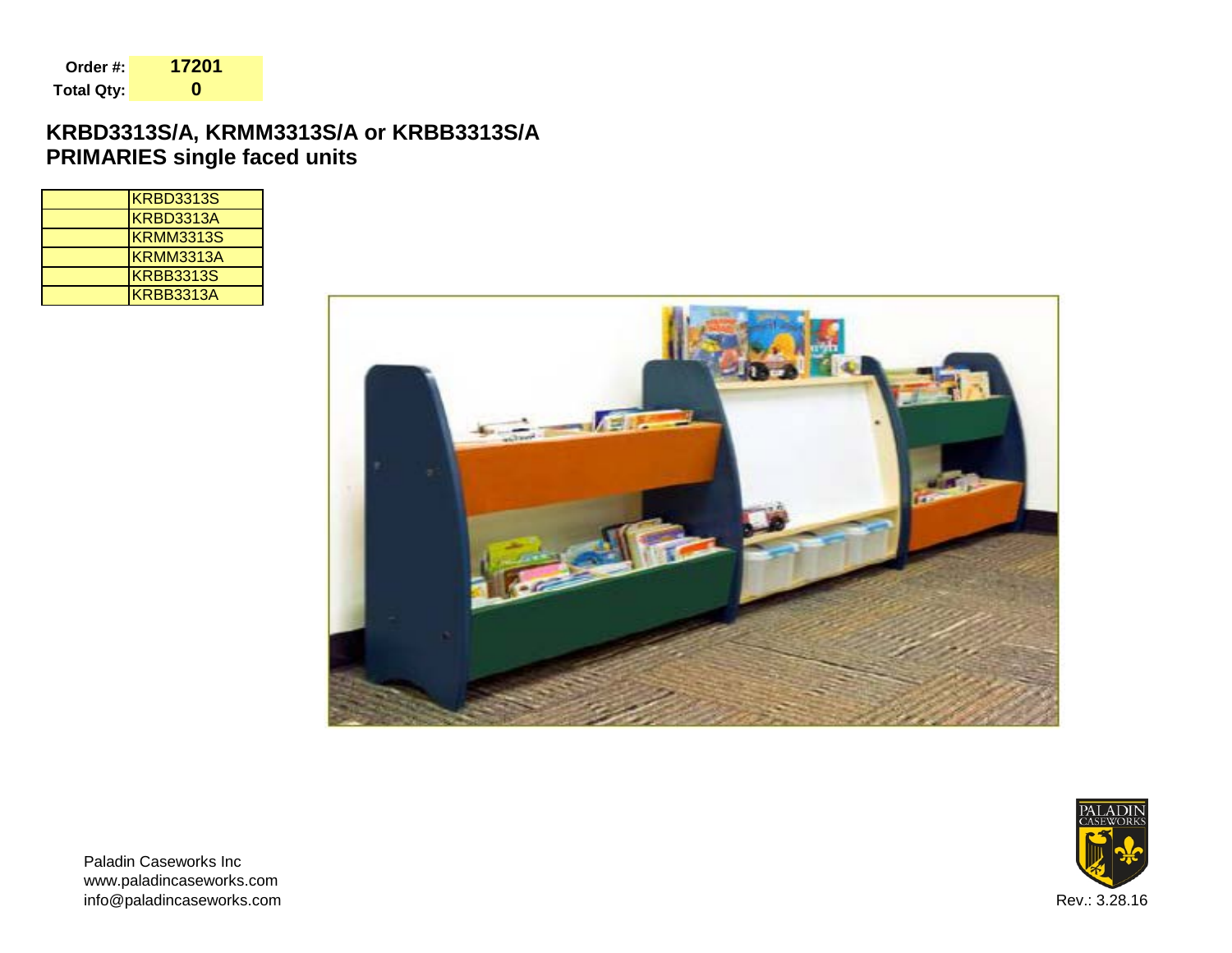**Order #:** 17201 **Total Qty:** 0

# KRBD3313S/A, KRMM3313S/A or KRBB3313S/A **PRIMARIES single faced units**

| Key | Description             | No. of<br>Parts | No. of<br><b>End Pnls</b> of Parts | Total No. | Α | <b>End Panel</b> |          | 0 |
|-----|-------------------------|-----------------|------------------------------------|-----------|---|------------------|----------|---|
|     |                         |                 |                                    |           |   |                  |          |   |
|     | Designer Bolt<br>Female | 4               | ∩                                  |           |   |                  |          |   |
| 2   | Designer Bolt<br>Male   | 4               | 0                                  |           | В | Double bin units | KIG BOOK | 0 |

Hardware Packed By:

|                               | 13S/A, KRMM3313S/A or KRBB3313S/A |                    |                       |                         |                      |                           |
|-------------------------------|-----------------------------------|--------------------|-----------------------|-------------------------|----------------------|---------------------------|
| <b>IES single faced units</b> |                                   |                    |                       | Key                     | Description          |                           |
| Description                   | No. of<br>Parts                   | No. of<br>End Pnls | Total No.<br>of Parts | $\overline{\mathsf{A}}$ | <b>End Panel</b>     |                           |
| Designer Bolt<br>Female       | 4                                 | $\pmb{0}$          | 0                     |                         |                      |                           |
| Designer Bolt<br>Male         | 4                                 | $\pmb{0}$          | 0                     | $\sf B$                 | Double bin units     | <b>MAG BOOK</b>           |
| dware Packed By:              |                                   |                    |                       |                         |                      |                           |
| Date Packed:                  |                                   |                    |                       |                         |                      |                           |
|                               |                                   |                    |                       | $\mathbf C$             | Markerboard unit     |                           |
|                               |                                   |                    |                       | $\mathsf D$             | Faceout display unit | <b>Distance Consisted</b> |

Wood Parts Packed By:

Date Packed:



Paladin Caseworks Inc www.paladincaseworks.com info@paladincaseworks.com Rev.: 3.28.16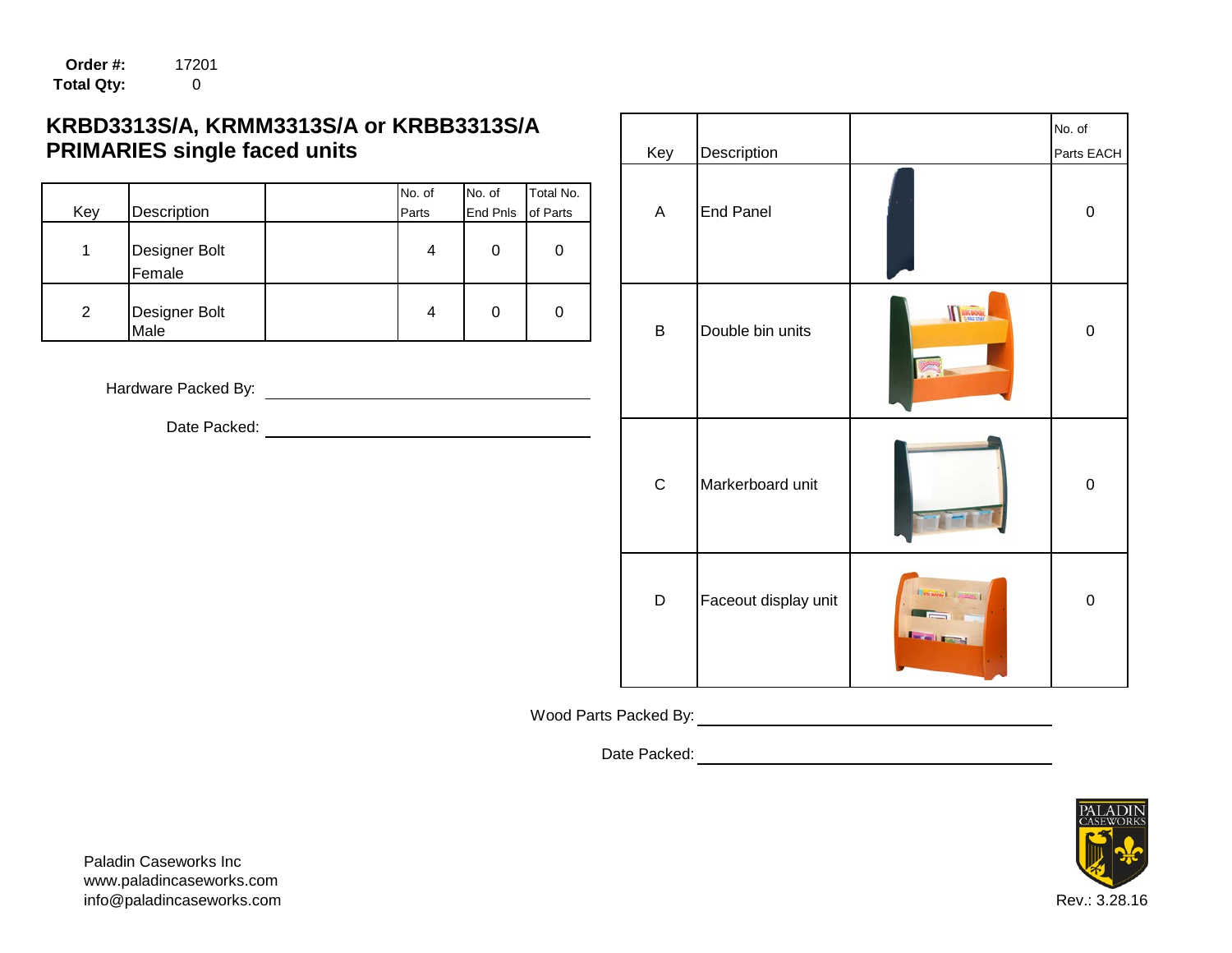**Order #:** 17201 **Total Qty:** 0

## **KRBD3313S/A, KRMM3313S/A or KRBB3313S/A PRIMARIES single faced units**

#### **\*\*\* Please read and review all instructions prior to starting assembly \*\*\***

- **STEP 1:** Locate the 33H x 13D end panels. Begin by assembling the unit on its side: put the male part of the connector bolts into the holes from the outside and use masking tape to hold them in place. Lay the panel on the floor with the outside facing down so the threaded part of the connectors are exposed and facing up.
- **STEP 2:** Take the center of the unit you are assembling and line the holes up with the exposed threaded connectors. Use the female part of the connector to hold the panel to the center of the unit and hand tighten. If assembling a starter only, then step 3 is you last step. If assemling a run of units skip to step 4
- **STEP 3:** Once all female and male connectors are in place you can place the second end panel on top of the centers with the holes lined up. Secure the second panel with the male/female connectors but only until they are hand tight. Set the unit up right and remove the masking tape. Mechanically tighten all connectors using two 5mm allen tools.
- **STEP 4:** Once all female and male connectors are in place you can place the second end panel on top of the centers with the holes lined up and your next center. Secure the first center section to the second panel and the second center with the 39mm male/female connectors but only until they are hand tight
- **STEP 5:** Set the assembly up right and continue with any additional adder sections. Once all are assembled go back and mechanically tighten all connectors using two 5mm allen tools.